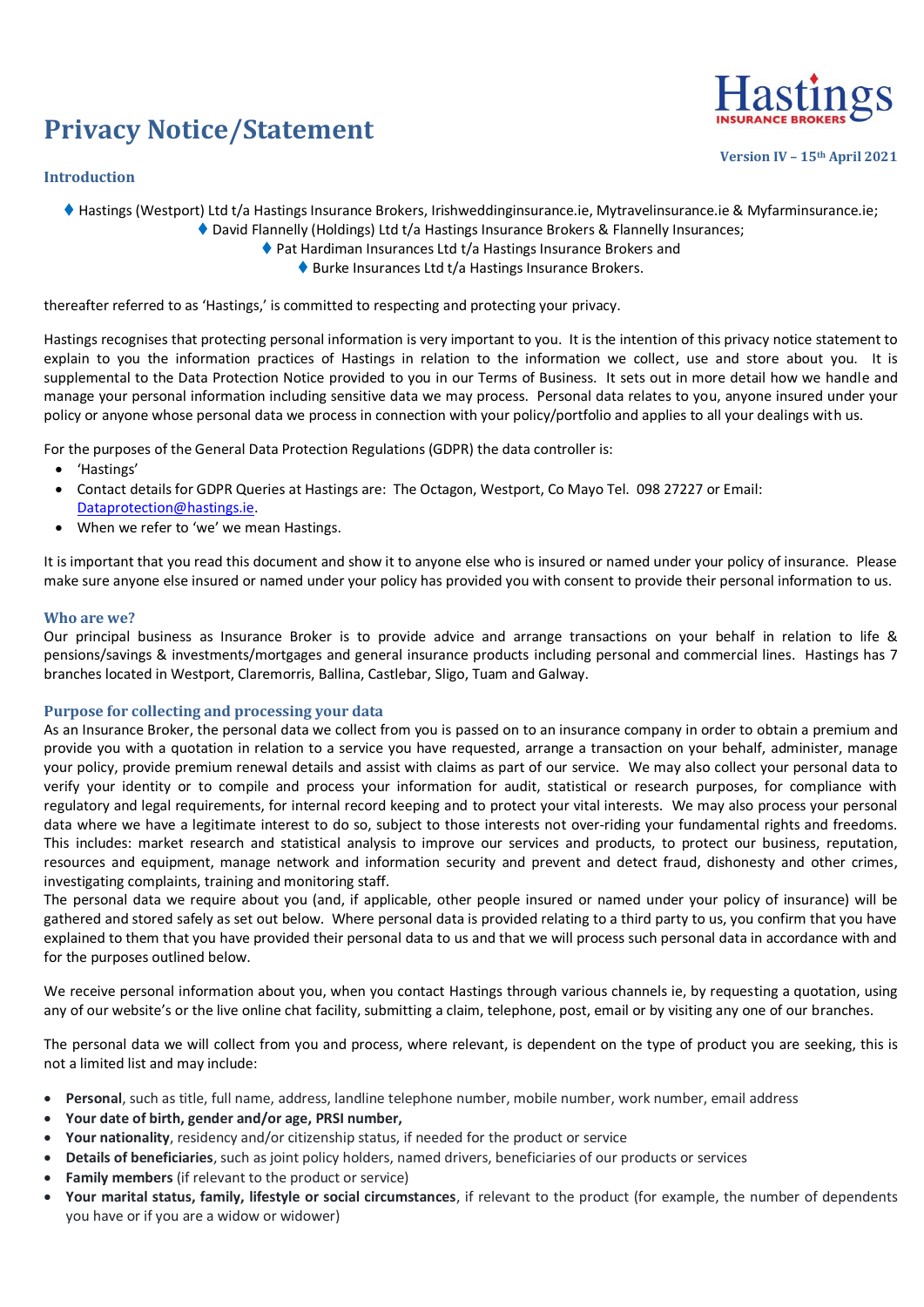- **Records of your contact with us** such as via phone, if you get in touch with us online using our online 'contact us' services or details such as your mobile phone location data, IP address, records of landline telephone recordings
- **Products and services** you hold with us, as well as have been interested in and have held and the associated payment methods used, including existing policy number, client identification number, renewal dates of policies with us and other insurers, premium details, details of excesses, images/surveys
- **The usage of our services**, any claims and whether those claims were paid out or not (and details related to this)
- **Bank and payment card details,** in order to reimburse any premium owed to you, records of payments and arrears
- **Marketing to you and analyzing data**, including history of those communications, whether you open them or click on links, and information about products or services we think you may be interested in, and analyzing data to help target offers to you that we think are of interest or relevance to you. Offers may include our car, insurance, financial services, connected car, travel and any of our other products and services
- **Vehicle & Driver(s) information**, such as make and model, registration number, year of manufacture, value, purchase date, fuel type, engine size, vehicle licensing cert, who uses the vehicle, carrying capacity, weight, distance travelled per year, type of use of vehicle ie, business use or social/domestic use, right/left-hand drive, details of insurance cover, change in insurance cover and modifications if any, connected vehicles insured. Driving history, no claims bonus, gap in cover, claims history, disqualifications and penalty points incurred
- **Information about your use of products or services held with the firm**, such as other insurance policies, mortgage, savings or financial services and products
- **Information we obtained from third parties**, including information about insurance risk, pricing, claims history, instances of suspect fraud and usage history
- **Fraud, debt and theft information**, including details of money you owe, suspected instances of fraud or theft, and details of any devices used for fraud
- **Criminal records information**, including alleged offences, for example if you apply for car insurance
- **Information about your health or if you are a vulnerable customer.** Injuries/illnesses suffered by you or anyone insured on the policy either prior to taking out an insurance or during policy coverage
- **Information about your property**, such as location, value, number of rooms, property type and building work you've had done
- **Financial details about you**, source of income, source of wealth, details of your expenditure, and payment method(s), if relevant
- **Details about all of your existing borrowings and loans**, if relevant
- **Information about your employment status**, if relevant
- **Information about your property occupier status**, such as whether you are a tenant, live with parents or are an owner occupier of the property where you live at the time of your application
- **Information we obtain from third parties**, including vehicle details, details of outstanding finance, vehicle claims/history, publicly available information, and information to help improve the relevance of our products and services
- Where relevant, **information about any guarantor** which you provide in any application
- **Tax information**, if relevant (for example, for tax planning purposes)
- **Images,** in connection with the risk being insured or for other business use including claims processing.

Note: Some personal data is mandatory in order for the performance of the contract. In the event you decide not to provide the mandatory personal data we will be unable to provide you with a certain service or product. We will indicate to you where any personal data required is mandatory or optional.

### **Why we are processing your data? Our Legal Basis.**

In order for Hastings to provide you with any of the insurance services listed above, Hastings needs to collect personal data to be able to provide a quotation, arrange a transactions on your behalf, administer, manage your policy and assist with claims as part of our service.

Our reason (lawful reason) for processing your data under the EU's General Data Protection Regulation (GDPR) is:

 Legal basis – Hastings needs to collect and process your data on the basis that it is necessary to do so to enter into and/or to perform a contract with you.

We are committed to ensuring that the information we collect and you give us is appropriate for this purpose, and does not constitute an invasion of your privacy.

# **How will Hastings use the personal data is collects about me?**

We will process (collect, store and use) the information you provide in a manner compatible with the EU's General Data Protection Regulations (GDPR). We will endeavour to keep your information accurate and up to date, and not keep it for longer than is necessary.

# **Special Categories of personal data.**

Where we collect any special categories of personal data, known as 'sensitive data' ie data about your health or information in relation to your criminal convictions such as penalty points/driving convictions, this will only be requested and processed where it is necessary for the performance of an insurance contract and will only be processed by way of a) explicit consent b) assessment of risk c) for the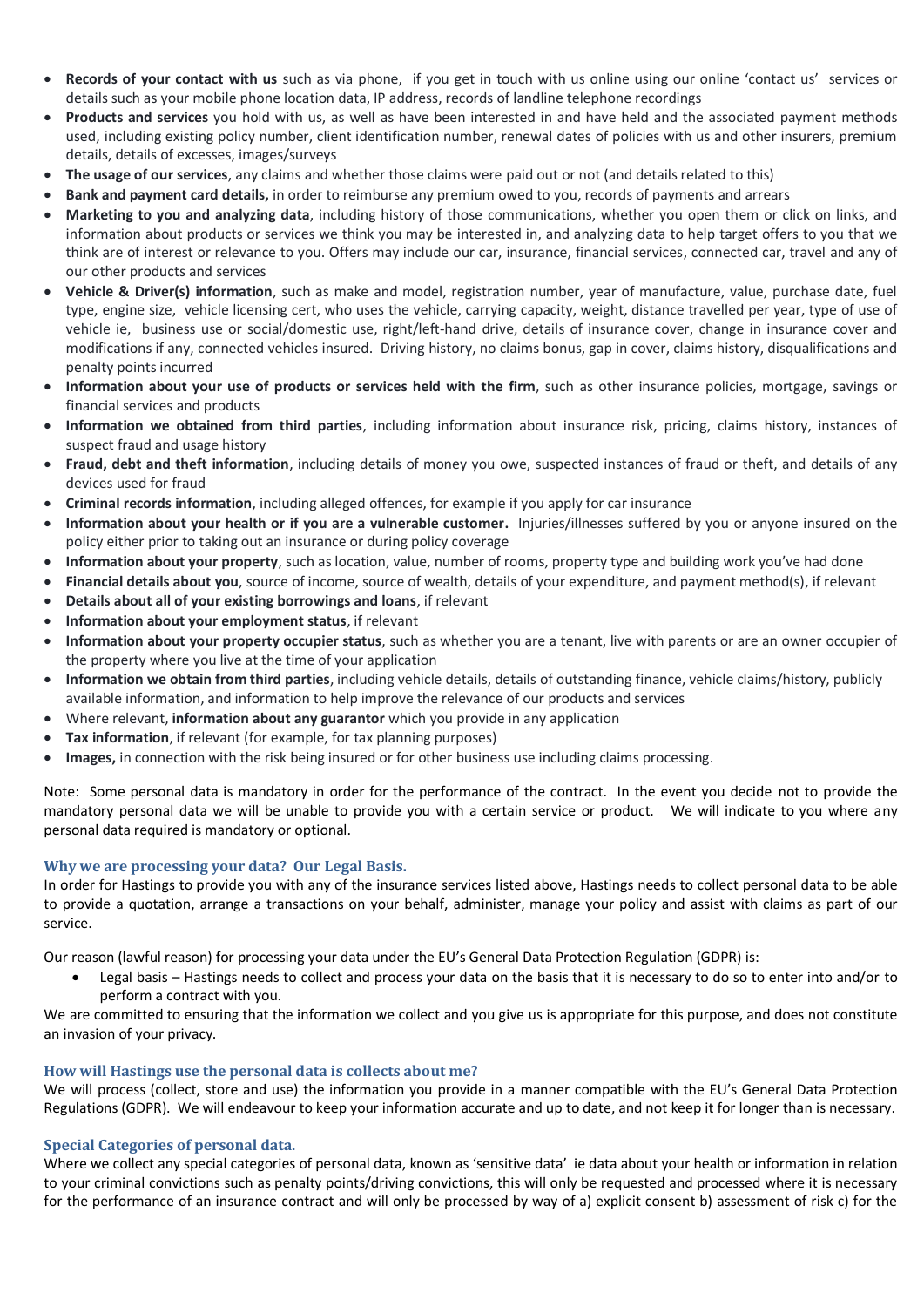prevention of fraud d) for the establishment, exercise, enforcement or defence of legal claims or e) to protect the vital interests of a person.

## **Who we are sharing your data with?**

As an Insurance Broker we share your data with the insurance companies we deal with in order to obtain a quotation, issue renewal terms and provide alternative quotations for you. We may also be required to share your data for example, with the National Vehicle and Driver File, Personal Injuries Assessment Board or other third parties involved in administering your insurance contract including any loss assessors/adjustors, witnesses to any incidents/accidents you are involved in, claimants and their legal or medical representatives. These third parties are obliged to keep your details secure, and use them only to fulfil the service they provide on your behalf. In order to fulfil our legal and regulatory obligations we may also share your personal data with any authorities for example: The Data Protection Commission, Revenue Commissioners, Central Bank of Ireland, Financial Services and Pensions Ombudsman, our legal advisors or the Garda Siochana. When we believe we have been given false or misleading information, or we suspect criminal activity we must record this and inform the relevant authorities. Your data is held within the Hastings branch network and may be shared with any providers or suppliers where the firm outsources the processing of certain functions, for example: Auditors, Legal advisors, IT/Software providers, Payment Processes or other third parties involved in administering your contract. Your data may also be shared with any party where you have given us permission to speak with them ie, a relative or friend, any party named under your insurance.

In the instance where we have to transfer data outside the European Economic Area (EEA) to help provide you with products and services, we will do so in compliance with obligations under Data Protection Legislation and would expect the same standard of data protection is applied outside of the EEA to these transfers and the use of the information, to ensure your rights are protected.

In certain contracts of insurance where, for whatever reason, you cannot be found or you become insolvent, or the court finds it just and equitable to so order, then your rights under the contract may be transferred to and vested in the third party even though they are not a party to the contract of insurance. The third party has a right to recover from the insurer the amount of any loss suffered by them. Where the third party reasonably believes that you as policyholder have incurred a liability the third party may be entitled to seek and obtain information from the insurer or from any other person who is able to provide it concerning:

- the existence of the insurance contract,
- who the insurer is,
- the terms of the contract, and
- whether the insurer has informed the insured person that the insurer intends to refuse liability under the contract.

# **Data Subjects Rights:**

Hastings facilitate your rights under Data Protection Legislation to address any concerns or queries about the processing of your personal data. At any point while we are in possession of or processing your personal data, you, the data subject, have the following rights:

- Right of access you have the right to request a copy of the information that we hold about you;
- Rights of Rectification you have a right to correct data that we hold about you that is inaccurate. In certain cases you are obliged in the terms of your insurance contract to inform us of any changes ie, change of address;
- Right to Withdraw Consent you have the right to withdraw your consent to your data being processed where we use consent as the legal basis;
- Right to be forgotten you have the right to have your personal data deleted or to be forgotten. However we can only delete your data in certain circumstances and there may be instances where we cannot provide a deletion ie, an ongoing claim;
- Right to restriction of processing where certain conditions apply you have a right to restrict the processing of your data;
- Right of portability you have the right to have the data we hold about you transferred to another organisation;
- Right to object you have the right to object to certain types of processing such as direct marketing;
- Right to be excluded from profiling or automated processing; you also have the right to be subject to the legal effects of automated processing or profiling;

All of the above requests will be forwarded on should there be a third party involved as we have indicated in the processing of your personal data.

### **Data security**

Hastings intent is to strictly protect the security of your personal information; honour your choice for its intended use; and carefully protect your data from loss, misuse, unauthorised access or disclosure, alteration or destruction. We have taken appropriate steps to safeguard and secure information we collect online, including the use of encryption when collecting or transferring sensitive data such as credit card information. However, you should always take into consideration that the internet is an open forum and that data may flow across networks with little or no security measures, and therefore such information may be accessed by people other than those you intended to access it.